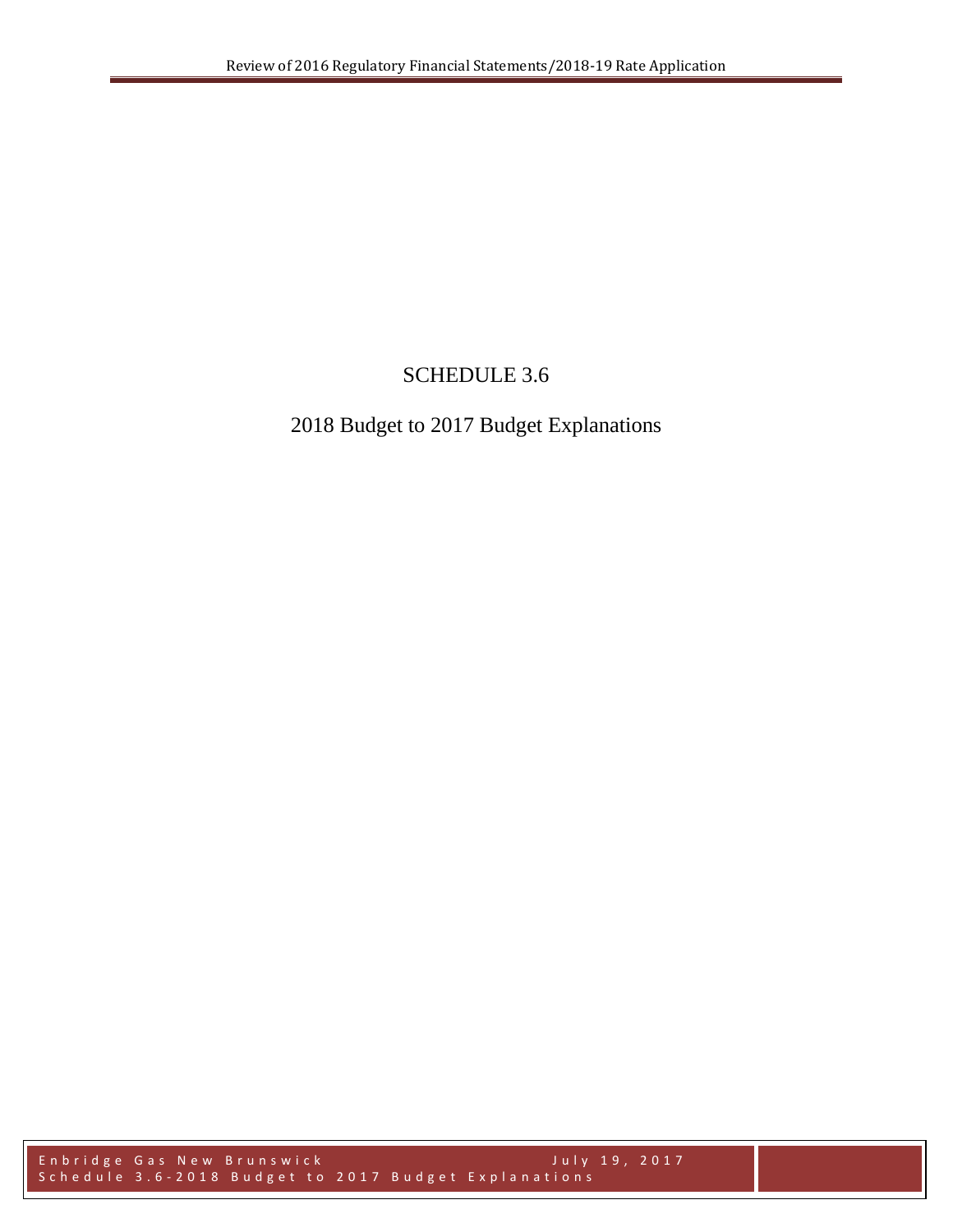# **2018 Budget**

## **Overview**

A complete list of 2018 Budget Assumptions can be found at Schedule 3.4 – 2018 and 2019

- Budget Assumptions.
- For comparative purposes, variance explanations compare the 2018 Budget to the 2017 Budget.

#### **Revenue**

- The table below summarizes EGNB's 2018 Budget gas distribution revenue, miscellaneous
- operating revenue, allowance for funds used during construction ("AFUDC") and services and
- inspection margin with comparisons to the 2017 Budget.

## Table 1 **Revenue**

|                |                                              | (1) |               |    | (2)           |          | $(3)=(1)-(2)$  |  |
|----------------|----------------------------------------------|-----|---------------|----|---------------|----------|----------------|--|
| Line           |                                              |     | 2018<br>2017  |    |               | Variance |                |  |
| No.            | (in thousands of dollars)                    |     | <b>Budget</b> |    | <b>Budget</b> |          | to 2017 Budget |  |
|                |                                              |     |               |    |               |          |                |  |
| 1              | <b>Operating Revenue</b>                     |     |               |    |               |          |                |  |
| $\overline{2}$ | <b>Gas Distribution</b>                      | \$  | 46,081        | \$ | 43,940        | \$       | 2,141          |  |
| 3              | Miscellaneous                                |     | 1,288         |    | 945           |          | 343            |  |
| 4              | Allowance for Funds Used During Construction |     | 42            |    | 17            |          | 25             |  |
| 5              |                                              |     | 47,411        |    | 44,902        |          | 2,509          |  |
|                |                                              |     |               |    |               |          |                |  |
| 6              | Services & Inspection                        |     |               |    |               |          |                |  |
| 7              | Revenue                                      |     | 624           |    | 637           |          | (13)           |  |
| 8              | Cost of Goods Sold                           |     | (377)         |    | (389)         |          | 12             |  |
| 9              |                                              |     | 247           |    | 248           |          | (1)            |  |
|                |                                              |     |               |    |               |          |                |  |
| 10             | <b>Total Revenue</b>                         | \$  | 47,658        | \$ | 45,150        | \$       | 2,508          |  |

#### 

# Operating Revenue

 • Gas Distribution Revenue: gas distribution revenues are budgeted to be \$2.14 million higher than the 2017 Budget. EGNB expects customer additions and to recover lost propane customers by the use of incentive programs which will result in a larger customer base in 2018 and higher gas distribution revenues. The 2018 distribution revenue also includes a 3% increase to the volumetric rate for SGS customers.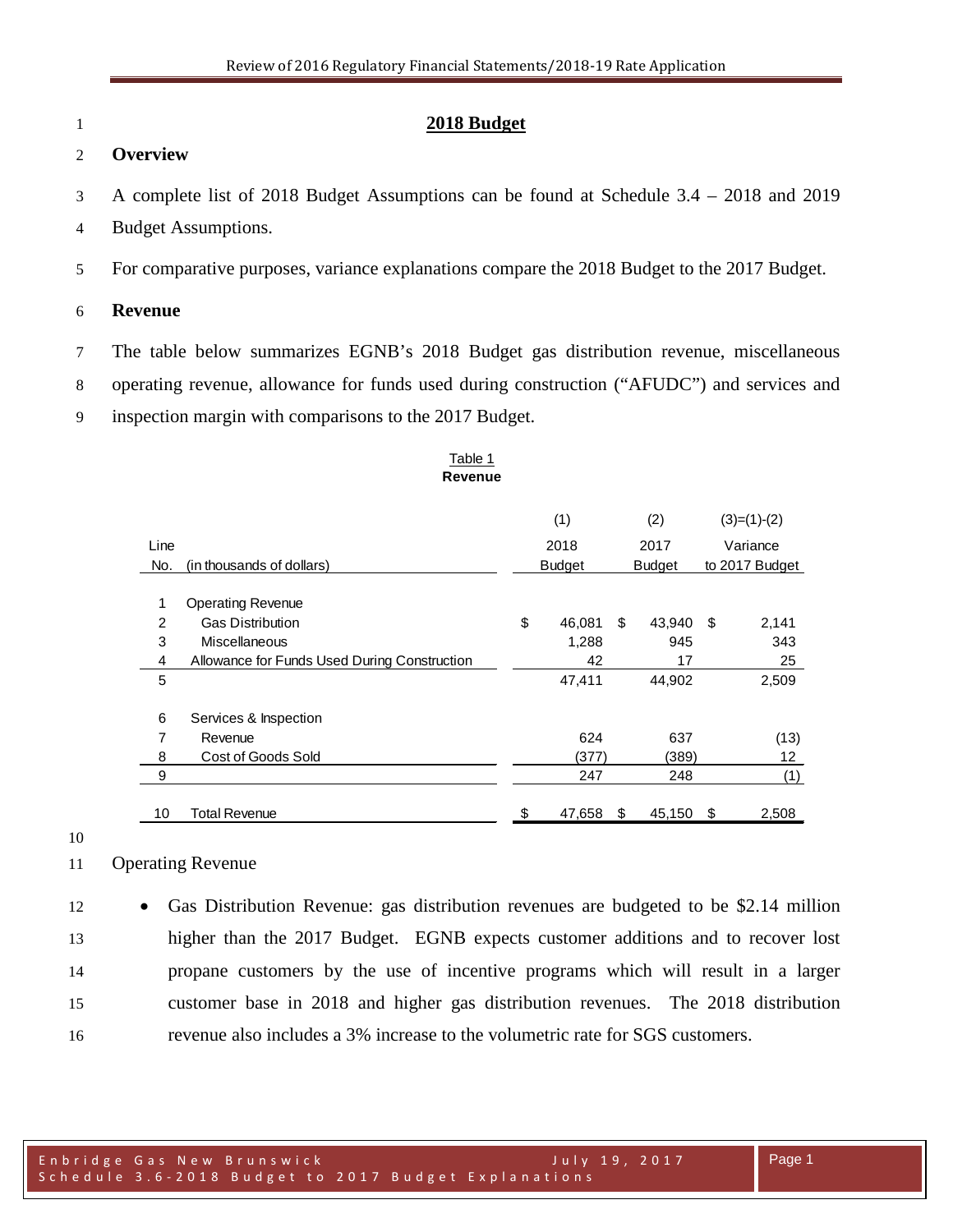• Miscellaneous Operating Revenue: miscellaneous revenues are budgeted to be \$343K over the 2017 Budget primarily due to an additional catch up SEUF payment in 2018 (\$400K) offset by lower budgeted late payment penalties (\$52K) and other revenue (\$5K).

 • AFUDC is budgeted to be \$25K over the 2017 Budget primarily due to higher budgeted Construction Work in Progress balances in the 2018 Budget.

# **Expenses**

 For the 2018 Budget, EGNB has budgeted total expenses of \$31.5 million. Below is a summary of EGNB's Operating and Maintenance expenses, Bad Debt expense, Amortization of Property, Plant and Equipment, Municipal and Other Taxes, Interest on Amounts Due to Associates and Affiliates and Other Interest and Amortization of Deferred Development Costs with comparisons to the 2017 Budget.

#### Table 2 **Operating Expenses**

|                |                                               | (1)      | (2)           | $(3)=(1)-(2)$              |
|----------------|-----------------------------------------------|----------|---------------|----------------------------|
| Line<br>No.    |                                               | 2018     | 2017          | Variance<br>to 2017 Budget |
|                | (in thousands of dollars)                     | Budget   | <b>Budget</b> |                            |
| 1              | <b>Operating Expenses</b>                     |          |               |                            |
| $\overline{2}$ | Operating and Maintenance Expenses            | \$13,746 | \$13,947      | (201)<br>- \$              |
| 3              | <b>Bad Debt Expense</b>                       | 282      | 278           | 4                          |
|                |                                               |          |               |                            |
| 4              | Amortization of Property, Plant and Equipment | 6,225    | 6,235         | (10)                       |
| 5              | Municipal and Other Taxes                     | 1,261    | 1,241         | 20                         |
|                |                                               |          |               |                            |
|                | Interest on Amounts Due to Associates and     |          |               |                            |
| 6              | Affiliates and Other Interest                 | 6,907    | 7,267         | (360)                      |
|                |                                               |          |               |                            |
| 7              | Other Expenses                                | 100      | 100           |                            |
|                |                                               |          |               |                            |
| 8              | Amortization of Deferred Development Costs    | 2,942    | 2,922         | 20                         |
|                |                                               |          |               |                            |
| 9              | <b>Total Expenses</b>                         | \$31,463 | \$31,990      | (527)<br>\$                |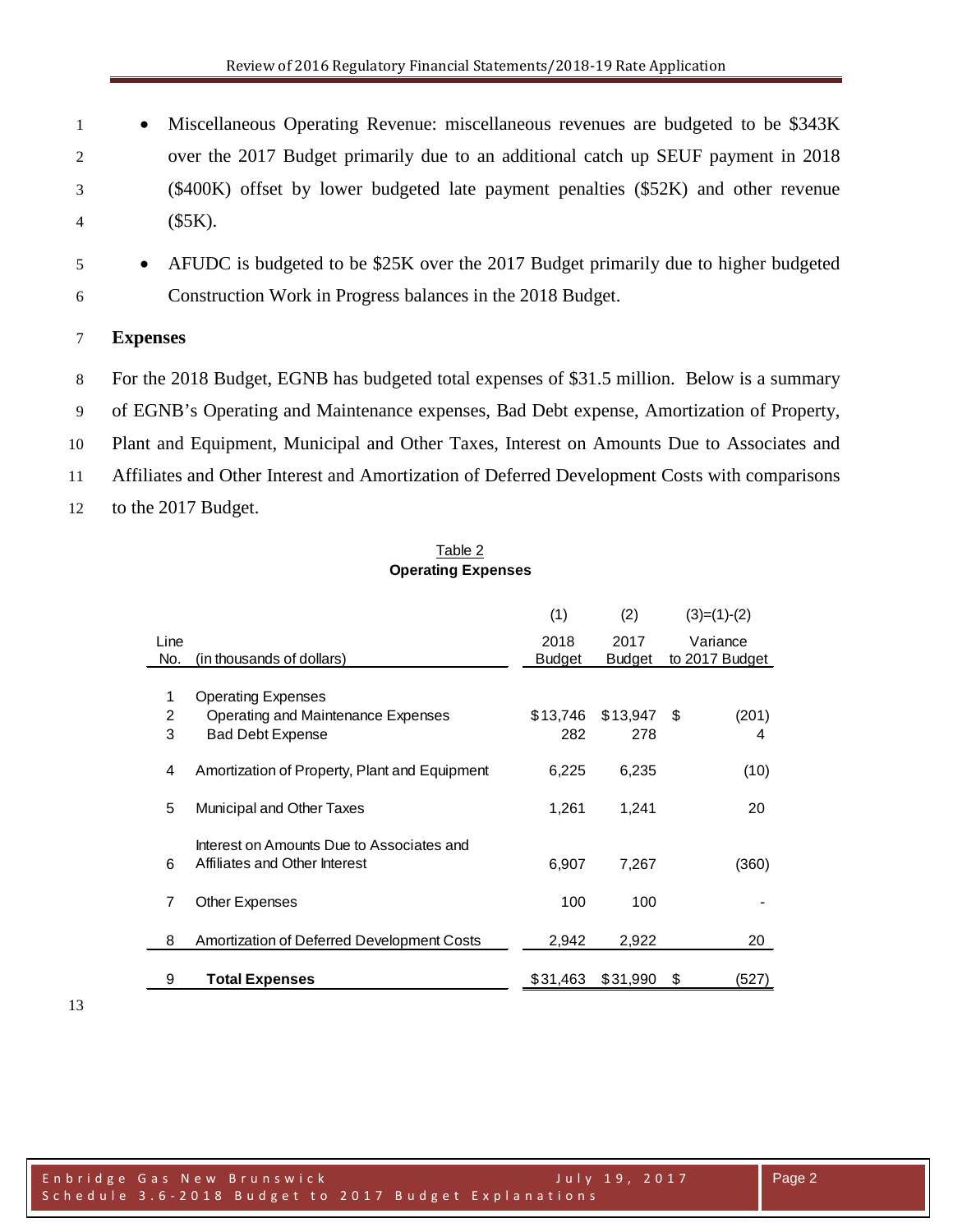## 1 Operating and Maintenance ("O&M") Expenses

EGNB manages its O&M expenses, at an aggregate level, where EGNB will try to offset

increased costs in certain areas with cost reductions or savings in other areas of the organization.

EGNB has grouped its O&M expenses based on major cost categories rather than departments,

as seen in the regulatory financial statement format filed with the Board.

## Table 3 **Operating and Maintenance Expenses**

|      |                                              | (1)<br>(2)    |    |               | $(3)=(1)-(2)$ |                |
|------|----------------------------------------------|---------------|----|---------------|---------------|----------------|
| Line |                                              | 2018          |    | 2017          |               | Variance       |
| No.  | (in thousands of dollars)                    | <b>Budget</b> |    | <b>Budget</b> |               | to 2017 Budget |
|      |                                              |               |    |               |               |                |
| 1    | <b>Labour and Benefits</b>                   | \$<br>8,402   | -S | 8,187         | -\$           | 215            |
| 2    | Admin/Office Expenses                        | 296           |    | 297           |               | (1)            |
| 3    | <b>Computer and Telecom Services</b>         | 303           |    | 352           |               | (49)           |
| 4    | <b>Professional Consulting</b>               | 1,475         |    | 1,445         |               | 30             |
| 5    | Travel and Training                          | 143           |    | 145           |               | (2)            |
| 6    | Advertising and Promotions                   | 825           |    | 688           |               | 137            |
| 7    | <b>Tools and Safety</b>                      | 211           |    | 210           |               | 1              |
| 8    | Fleet                                        | 377           |    | 413           |               | (36)           |
| 9    | <b>Facilities</b>                            | 675           |    | 683           |               | (8)            |
| 10   | Insurance                                    | 142           |    | 171           |               | (29)           |
| 11   | <b>NBEUB Assessments</b>                     | 530           |    | 531           |               | (1)            |
| 12   | <b>Corporate Allocations</b>                 | 1,399         |    | 1,063         |               | 336            |
| 13   | Service Level Agreements                     | 942           |    | 1,385         |               | (443)          |
| 14   | Gas Transportation and Related Activities    | 1,587         |    | 1,794         |               | (207)          |
| 15   | <b>Total O&amp;M Prior to Capitalization</b> | 17,307        |    | 17,464        |               | (157)          |
| 16   | Property, plant & equipment                  | 3,561         |    | 3,517         |               | 44             |
| 17   | <b>Total Capitalized</b>                     | 3,561         |    | 3,517         |               | 44             |
| 18   | <b>Total O&amp;M Expenses</b>                | \$<br>13,746  | \$ | 13,947        | \$            | (201)          |

EGNB's 2018 Budget O&M expenses reflect a \$157K, or 0.9%, decrease in comparison to its

2017 Budget O&M expenses. The drivers for this variance are: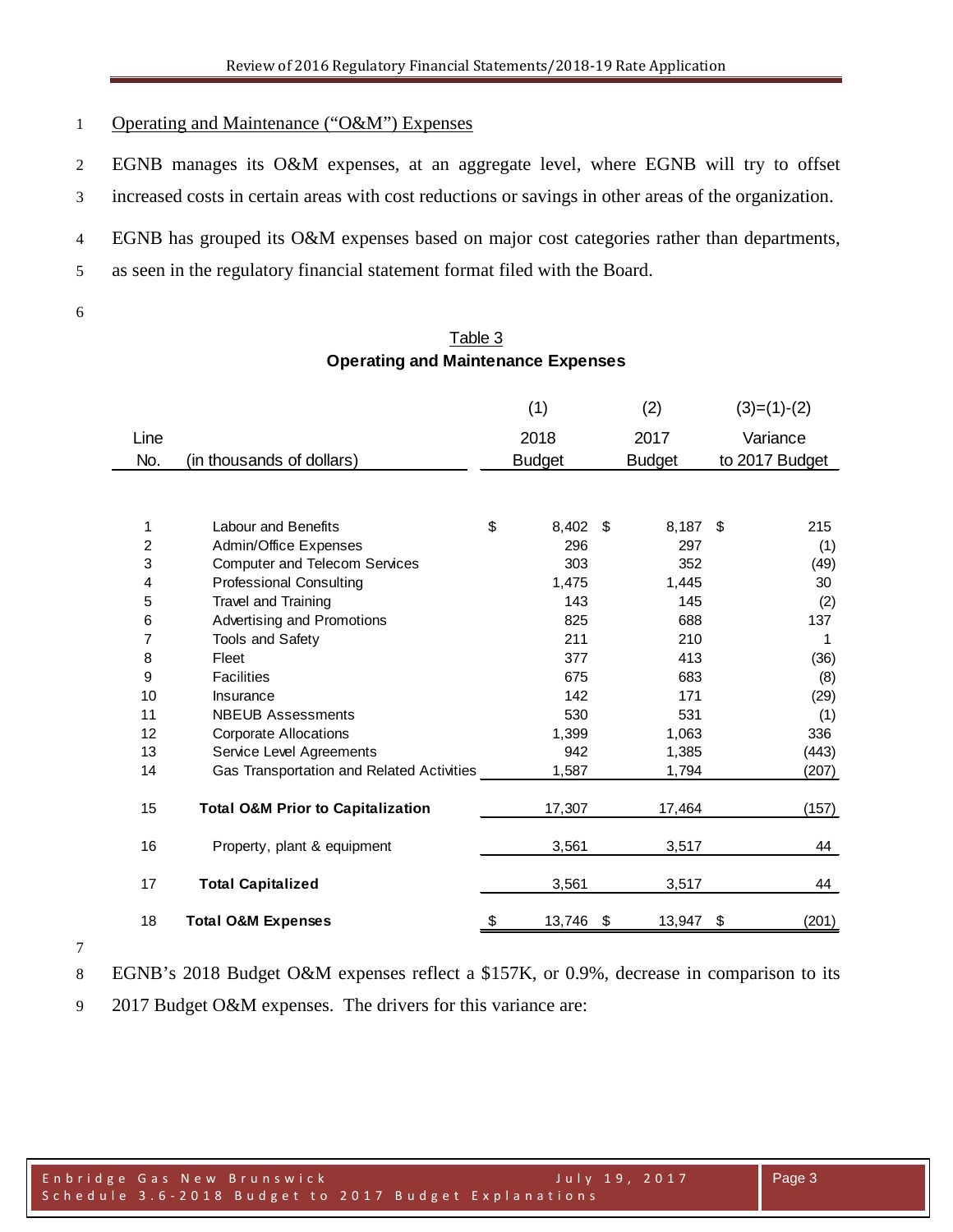• Labour and Benefits are budgeted to be higher than the 2017 Budget by \$216K due to by an increase in salaries and other compensation (\$276K) offset by a decrease in pensions and benefits (\$57K) and employee training & development (\$3K).

 • Computer and Telecom Services are budgeted to be below the 2017 Budget by \$49K due to decreased IT software maintenance costs (\$55K) and telecom services costs (\$5K) offset by cell and phone costs (\$11K).

- Professional Consulting is budgeted to be higher than the 2017 Budget by \$29K mainly due to an increase in contract services (\$181K) and professional consulting (\$3K) offset by lower external audit fees (\$69K), director fees (\$50K) and legal fees (\$36K).
- Travel and Training are budgeted to be below the 2017 Budget by \$2K primarily due to 11 lower ground transportation costs (\$3K) offset by higher airfare, accommodations and meals costs (\$1K).
- 13 Advertising and Public Relations are budgeted to be higher than the 2017 Budget by \$137K due to increased sponsorships (\$90K), advertising spending costs (\$40K) and trade and civic memberships (\$7K) in support of incentive programs.
- Fleet expenses are budgeted to be below the 2017 Budget by \$36K due to lower fleet administrative costs (\$34K) and vehicle licensing (\$1K).
- Facilities expenses are budgeted to be lower than the 2017 Budget by \$8K mainly due to decreases in utility costs (\$12K) offset by higher office rent (\$4K).

 • Insurance is budgeted to be lower than the 2017 Budget by \$29K due to a decrease in liability insurance (\$15K), automobile insurance (\$11K), executive risk insurance (\$2K) and broker insurance (\$1K).

- Corporate Allocations are budgeted to be higher than the 2017 Budget by \$336K due to increased allocations for information technology costs (\$219K), corporate shared services fees (\$22K) and consolidation of payroll services (\$95K).
- Service Level Agreements (SLA) are budgeted to be below the 2017 Budget by \$443K due to recoveries (\$395K) and reduced services from Enbridge Gas Distribution (\$85K) offset by increased call center costs (\$37K).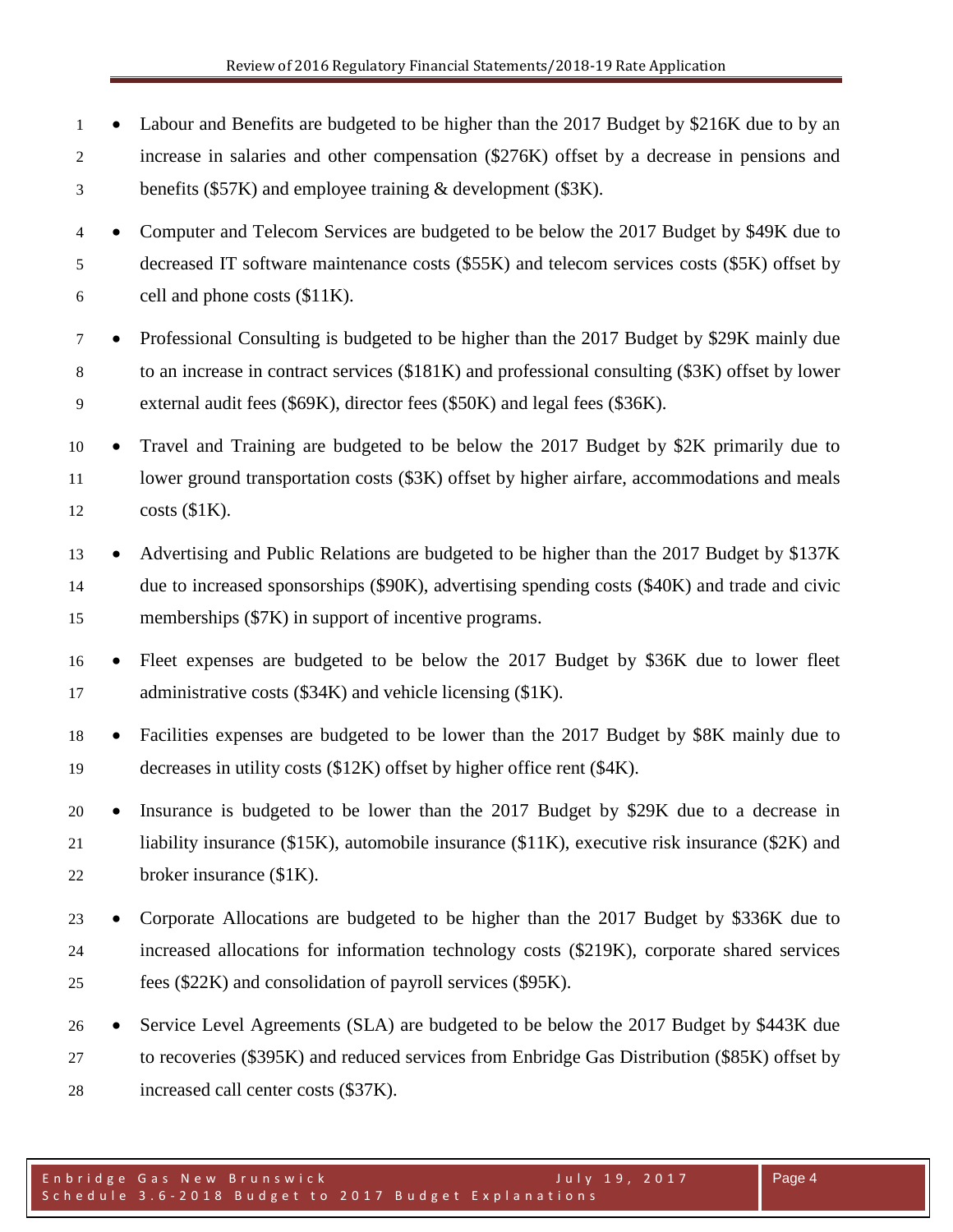• Gas Transportation and Related Activities are budgeted to be lower than the 2017 Budget by 2 \$207K due to lower than anticipated tolls for capacity on the Maritimes and Northeast Pipeline in 2018.

 Amounts capitalized to Property, Plant and Equipment are budgeted to be \$44K higher than the 2017 Budget due to aggregate O&M spending in cost centers differing from budgeted spend and the associated different capitalization rates for each cost center.

- Other Operating Expenses
- Bad Debt Expense is forecast to increase by \$4K as compared to the 2017 Budget, due to an increase in 2018 expected revenues used to calculate the expense.

Amortization of Property, Plant and Equipment is forecast to be \$10K lower compared to the

- 2017 Budget due to planned retirements of assets not fully depreciated at the end of 2017.
- Municipal and Other Taxes are budgeted to increase by \$20K compared to the 2017 Budget due
- to additions to depreciable pipe (\$16K) and an increase in Municipal tax rates (\$4K).
- Interest on Amounts Due to Associates and Affiliates and Other Interest are budgeted to decrease
- by \$360K compared to the 2017 Budget due the 2018 regulated cost of debt rate being lower
- than the 2017 budget by 0.23% and a reduction in average rate base which is used to calculate
- EGNB's debt ratio.
- Amortization of deferred development costs is budgeted to be \$20K higher than the 2017 Budget
- due to budgeted intangible additions in 2018.

## **Rate Base**

- Information with respect to EGNB's year-end Rate Base and the levels of Property, Plant and
- Equipment, Development O&M Capitalized Costs, Working Capital Allowance and other
- elements within rate base are provided below.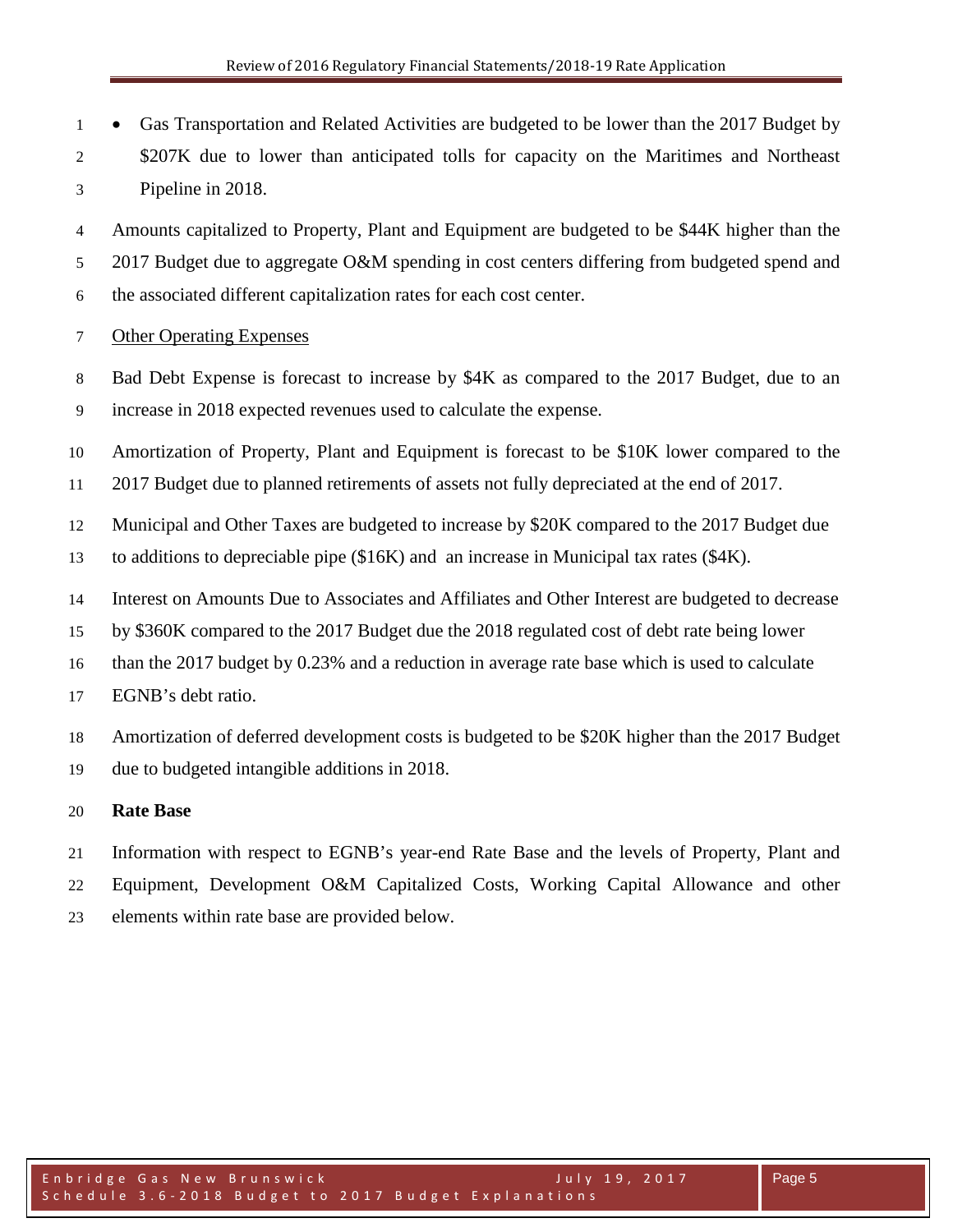| Line |                                   | (1)<br>2018   |         | (2)<br>2017   |         | $(3)=(1)-(2)$<br>Variance |
|------|-----------------------------------|---------------|---------|---------------|---------|---------------------------|
| No.  | (in thousands of dollars)         | <b>Budget</b> |         | <b>Budget</b> |         | to 2017 Budget            |
|      |                                   |               |         |               |         |                           |
| 1    | Property, plant and equipment     | \$            | 179,075 | S             | 176,294 | \$<br>2,781               |
| 2    | Development O&M capitalized costs |               | 83,242  |               | 86,034  | (2,792)                   |
| 3    | Franchise fee                     |               | 50      |               | 125     | (75)                      |
| 4    | Intangible Software               |               | 1,596   |               | 1,314   | 282                       |
| 5    | Term deposit                      |               | 2,956   |               | 2,969   | (13)                      |
| 6    | Working capital allowance         |               | 1,297   |               | 1,578   | (281)                     |
| 7    | <b>Regulatory Deferral</b>        |               |         |               |         |                           |
| 8    | Rate Base                         |               | 268,216 | \$            | 268,314 | \$<br>(98)                |

Table 4 **Rate Base**

Property, Plant and Equipment is budgeted to be \$2.8 million higher than the 2017 budget due to

2018 capital additions (\$9.5 million) offset by 2018 depreciation (\$6.3 million) and the timing of

opening balance of Property Plant and Equipment (\$449K).

 Development O&M Capitalized Costs are forecast to decrease by \$2.8 million as compared to the 2017 Budget due to the recognition of an additional year of amortization.

 Franchise fee cost is forecast to decrease by \$75K as compared to the 2017 Budget due to the recognition of an additional year of amortization.

Intangible Software is budgeted to be \$282K higher than the 2017 Budget primarily due to 2018

capital additions (\$475K) offset by the timing of opening balance of Intangible Software

(\$119K) and 2018 depreciation (\$75K).

Term deposit costs are forecast to decrease by \$13K as compared to the 2017 Budget to reflect

experience around the timing of the interest payments and interest rates.

Working Capital Allowance is forecast to decrease by \$281K as compared to the 2017 Budget,

due to lower budgeted prepaid expense (\$462K) offset by higher inventory balances (\$181K).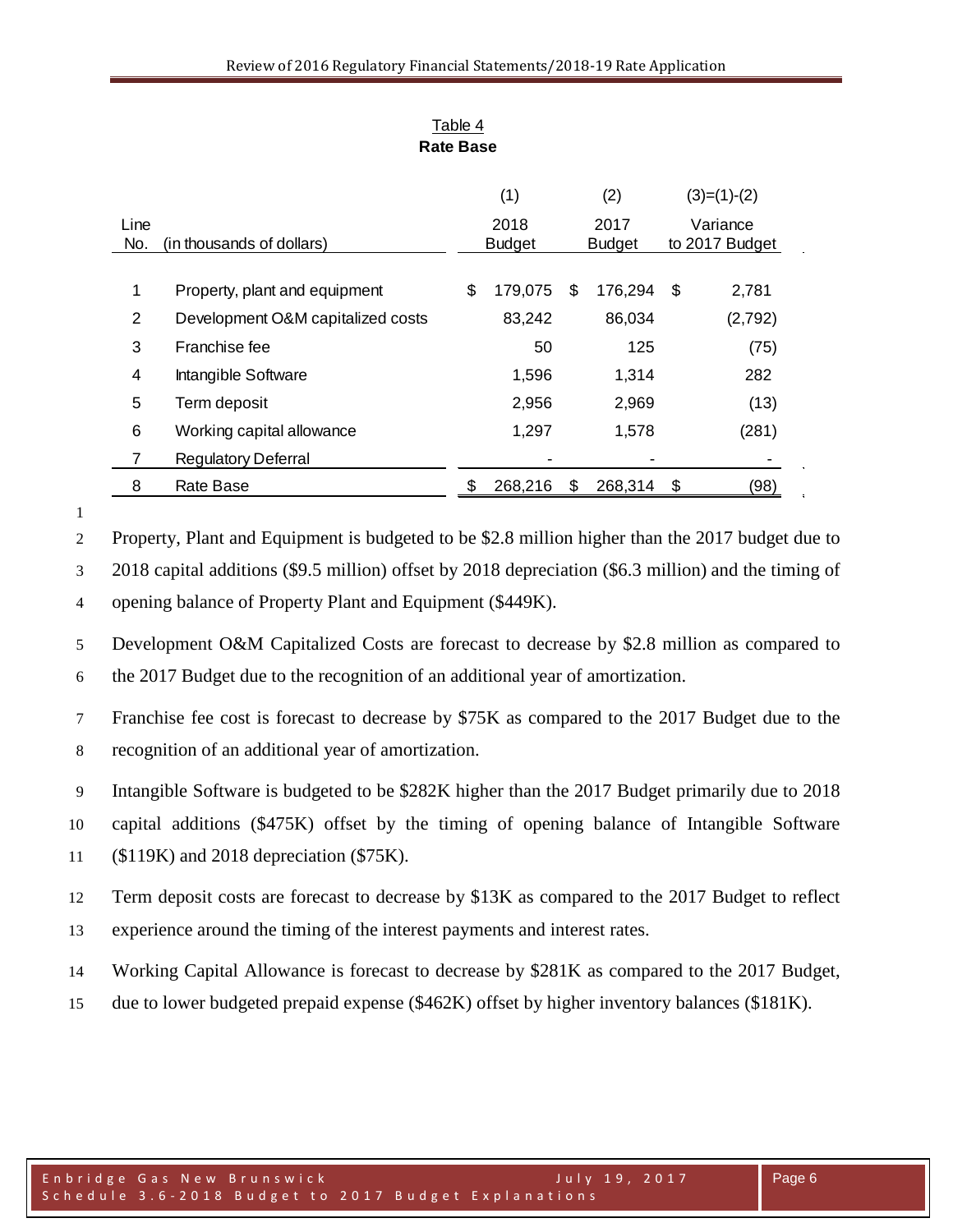# **Other Regulated Assets & Liabilities**

Information with respect to EGNB's Other Regulated Assets & Liabilities is provided below.

|      |                                                | (1)                     |    | (2)            |    | $(3)=(1)-(2)$ |
|------|------------------------------------------------|-------------------------|----|----------------|----|---------------|
| Line |                                                | 2018                    |    | 2017           |    | Variance      |
| No.  | (in thousands of dollars)                      | <b>Budget</b><br>Budget |    | to 2017 Budget |    |               |
| 1    | <b>Other Regulated Assets</b>                  |                         |    |                |    |               |
| 2    | Cash and Short Term Investments                | \$<br>3,567             | S  | 8,438          | S  | (4,871)       |
| 3    | <b>Accounts Receivable</b>                     | 17,762                  |    | 8,108          |    | 9,654         |
| 4    | Inventory                                      | 1,228                   |    | 1,047          |    | 181           |
| 5    | Long term Receivable                           | 359                     |    | 373            |    | (14)          |
| 6    | <b>Total Other Regulated Assets</b>            | \$<br>22,916            | S  | 17,966         | S  | 4,950         |
| 7    | <b>Other Regulated Liabilities</b>             |                         |    |                |    |               |
| 8    | Due to Affliated Companies                     | \$                      | \$ |                | \$ |               |
| 9    | <b>Accounts Payable</b>                        | 5.872                   |    | 2,542          |    | 3,330         |
| 10   | Long Term Payable                              | 142                     |    | 333            |    | (191)         |
| 11   | Long Term Deferred Post Employment Liabilities | 2,555                   |    | 1,677          |    | 878           |
| 12   | <b>Total Other Regulated Liabilities</b>       | \$<br>8,569             | S  | 4,552          | \$ | 4,017         |

## Table 5 **Other Regulated Assets & Liabilities**

Other Regulated Assets & Liabilities are a function of the annual operations of EGNB and

fluctuate with changes in operating revenues and expenses.